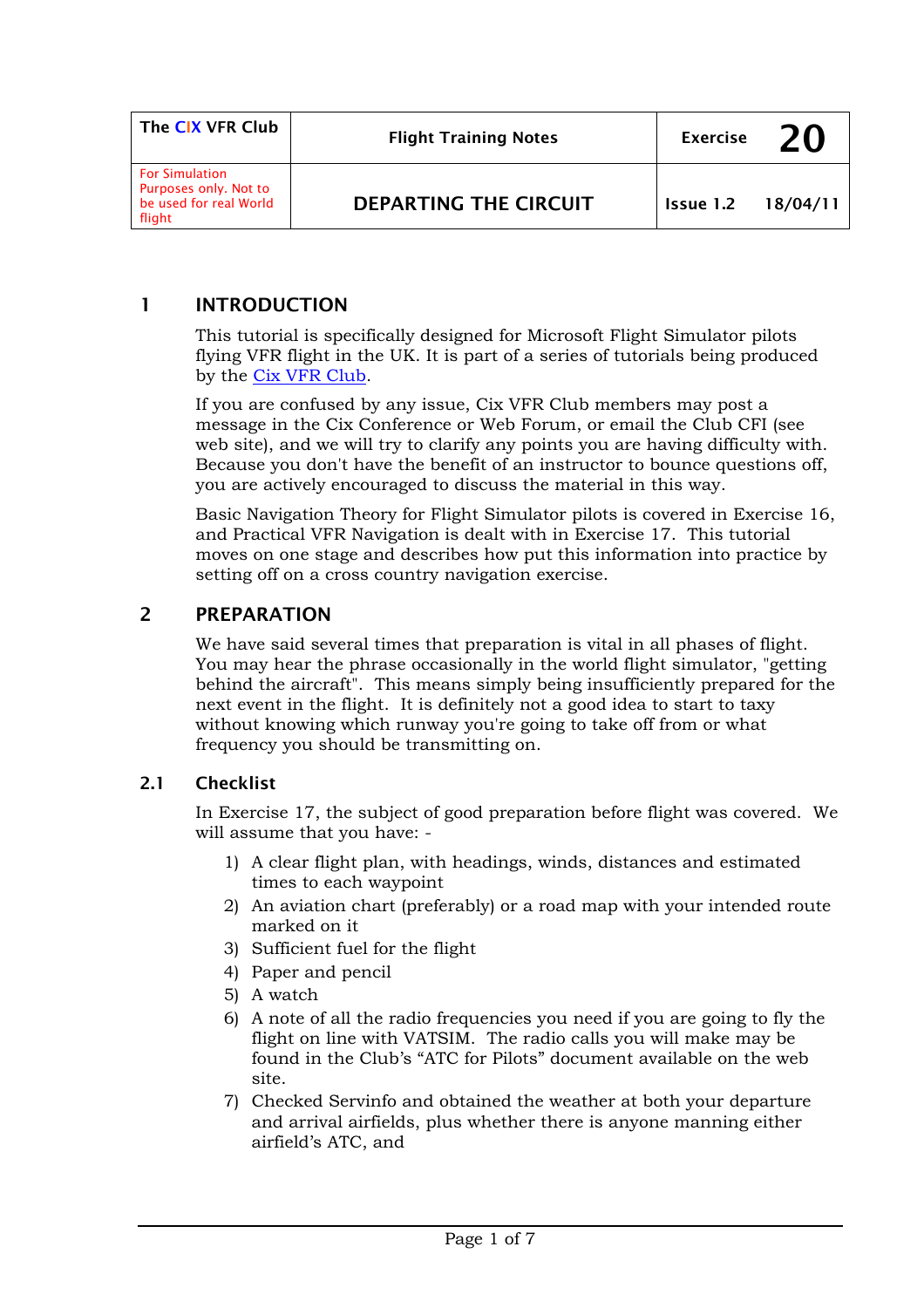| The CIX VFR Club                                                                   | <b>Flight Training Notes</b> | <b>Exercise</b>  | 20       |
|------------------------------------------------------------------------------------|------------------------------|------------------|----------|
| <b>For Simulation</b><br>Purposes only. Not to<br>be used for real World<br>flight | DEPARTING THE CIRCUIT        | <b>Issue 1.2</b> | 18/04/11 |

The following is a list of checks about your **destination** that you should make before your departure.

- 1) Runway in use
- 2) Weather
- 3) ATIS frequency
- 4) Approach frequency
- 5) Tower frequency
- 6) Circuit height
- 7) The circuit direction
- 8) Reporting points
- 9) What type of join are you going to make
- 10) Are there any areas to avoid
- 11) Estimated time of arrival

## 2.2 Essential Information before Departure

In the real world, you would telephone your destination airfield for a briefing on the circuit information and weather, as a minimum, and possibly a briefing on special procedures such as noise abatement (avoiding certain population centres, wildlife sanctuaries etc.). On Vatsim, you can get this information by tuning into the frequency of your destination airfield if it has a controller on duty. By tuning in the destination frequency, the online clients Squawkbox and FSInn will display the current weather at that airfield as a banner of red text on a green background scrolling across the upper part of your computer screen.

For on-line flying, assuming that your destination is manned on Vatsim, you can get most of this information from Servinfo or VATSpy.

> <http://www.avsim.com/hangar/utils/servinfo/>or <http://www.metacraft.com/VATSpy/>

These two applications provide a huge amount of information about who is flying, and where; who is controlling and where, plus weather and airfield information and much more. You only need to install one of them. Which one is entirely down to user preference. Vatspy is the newer of the two and has a slightly more modern user interface, but otherwise they do precisely the same job. Whichever choice is made, it is a fairly vital addon programme for serious on-line flyers.

#### 2.3 Servinfo Overview

Select the ATC overview screen, and click on the Union Flag symbol to selct the UK. You will find the name of the controller and the position he is manning shown in the upper window. If you then click on the controller's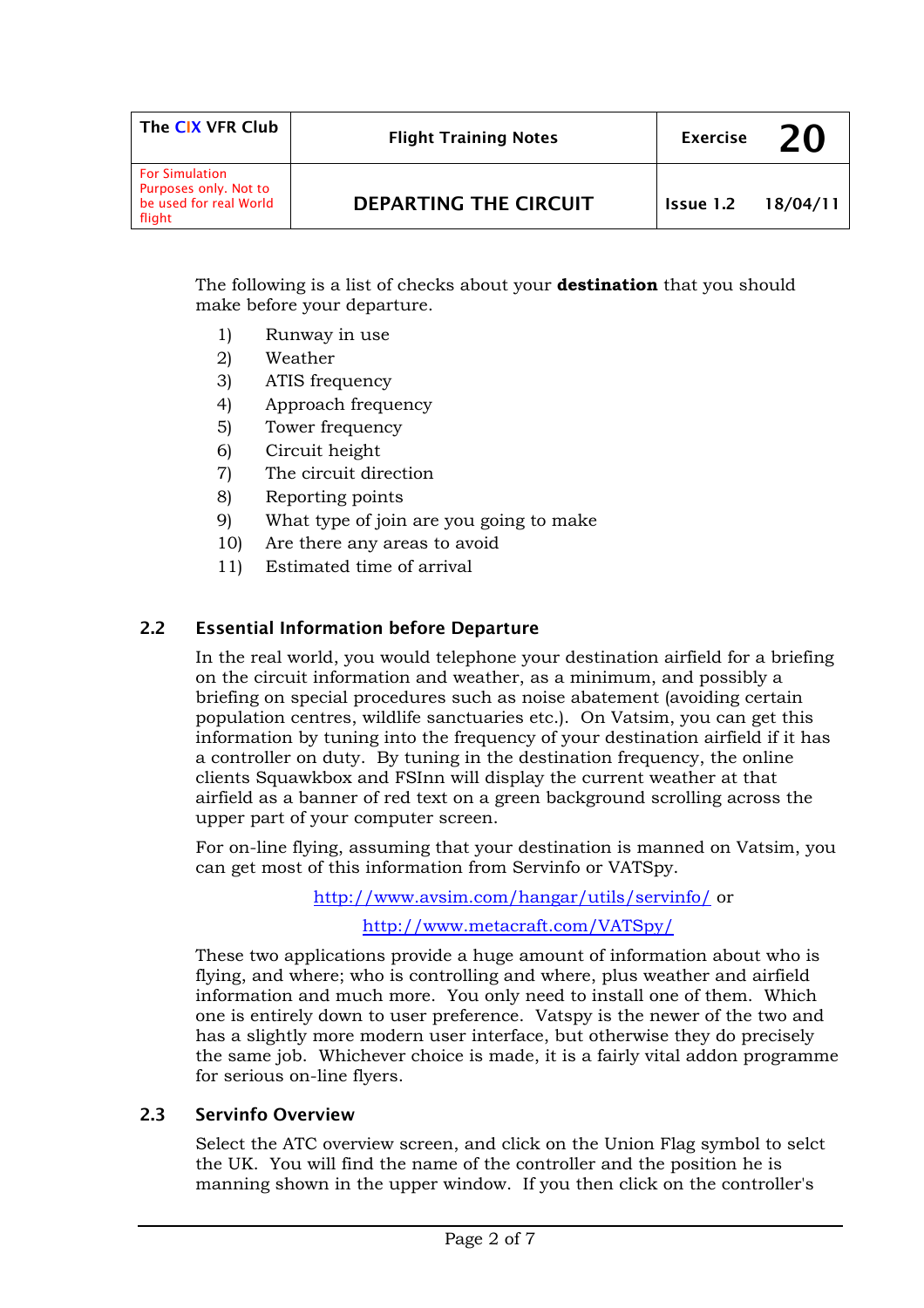| The CIX VFR Club                                                                   | <b>Flight Training Notes</b> | <b>Exercise</b>  | 20       |
|------------------------------------------------------------------------------------|------------------------------|------------------|----------|
| <b>For Simulation</b><br>Purposes only. Not to<br>be used for real World<br>flight | DEPARTING THE CIRCUIT        | <b>Issue 1.2</b> | 18/04/11 |

name a pop-up window appears containing various pieces of information, including the airfield details, in a similar way to the Automated Terminal Information Service (ATIS) which is available in the real world by tuning the radio to a special frequency.

Some controllers will provide a voice ATIS on the same frequency that is used for ATIS in the real world. As a minimum the VATSIM ATIS will provide the surface winds and the runway in use. From this information you can either decide on the approach you will make if the field is a smaller one without ATC, or you can mentally prepare for the possible approaches that may be given you by ATC.

That is a brief overview only of how to find controllers on line in the UK. In between flights, it is advisable to spend some time browsing the options to find the many other information which Servinfo can provide.

## 2.4 Using Vatspy

Select the ATC overview screen, and click on the Union Flag symbol to select the UK. You will find the name of the controller and the position he is manning shown in the upper window. If you then click on the controller's name a pop-up window appears containing various pieces of information, including the airfield details, in a similar way to the Automated Terminal Information Service (ATIS) which is available in the real world by tuning the radio to a special frequency.

Some controllers will provide a voice ATIS on the same frequency that is used for ATIS in the real world. As a minimum the Vatsim ATIS will provide the surface winds and the runway in use. From this information we can either decide on the approach you will make the field is a smaller one, without ATC, or you can mentally prepare for the possible approaches that will be given you by ATC.

## 3 WHERE TO START FROM

When you drew your flight plan, you almost certainly drew it from directly on your departure airfield to directly on your destination airfield. That was fine, but after take off, if you stay on the runway extended centreline, by the time you are at 1000 feet you will be 3 miles or so away from the airfield. So if you now turn onto your planned heading and fly it accurately, you will of course miss your destination airfield by 3 miles or so. So you would need to change your planned heading slightly before you have even really got going.

That doesn't seem too good an idea, so we deal with it in one of two ways.

#### 3.1 Departing from the Overhead

When learning how to climb away from the runway and turn into the circuit (Exercise 12, section 6 you learned that if you maintain the runway heading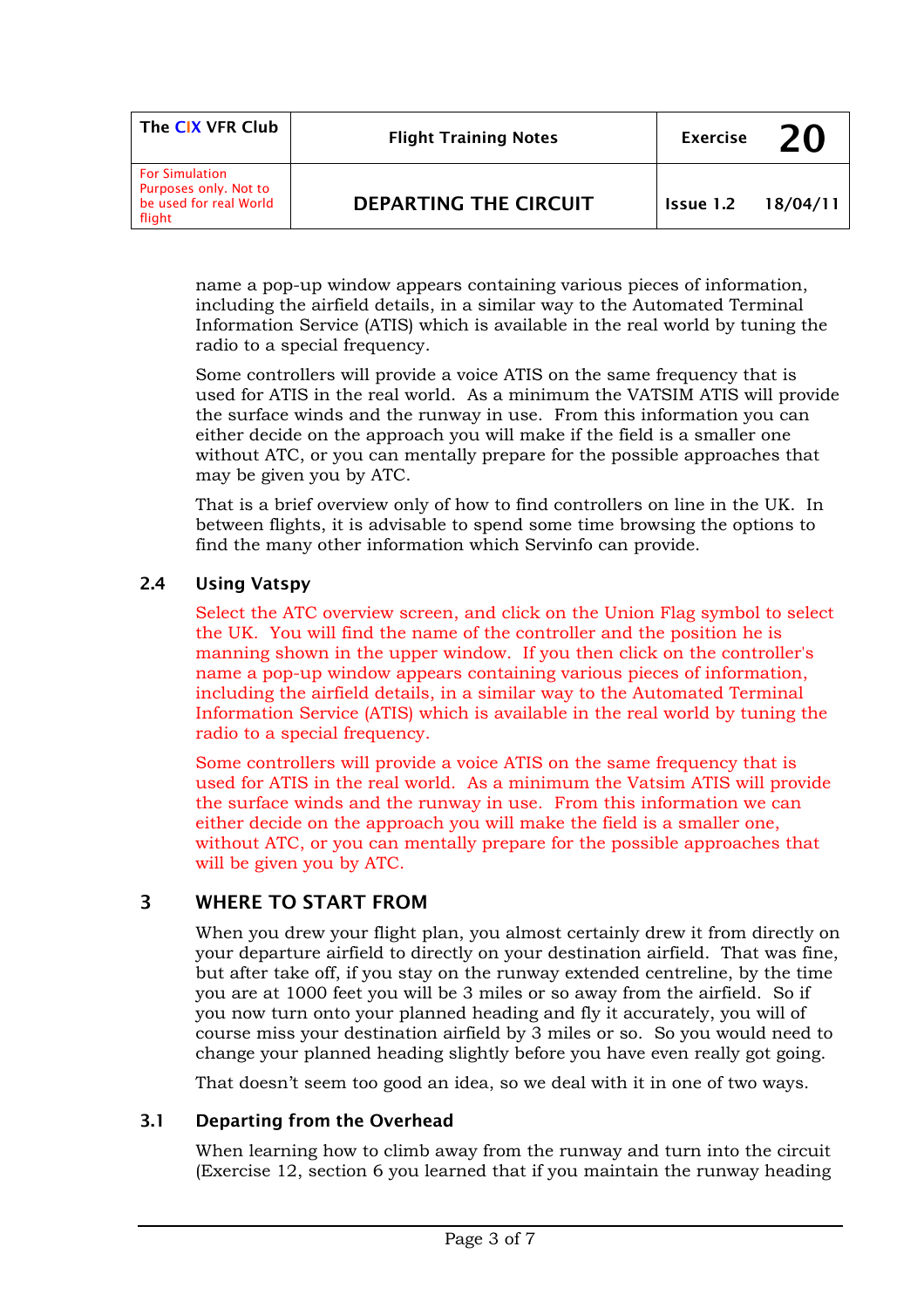| The CIX VFR Club                                                                   | <b>Flight Training Notes</b> | <b>Exercise</b>  | 70       |
|------------------------------------------------------------------------------------|------------------------------|------------------|----------|
| <b>For Simulation</b><br>Purposes only. Not to<br>be used for real World<br>flight | DEPARTING THE CIRCUIT        | <b>Issue 1.2</b> | 18/04/11 |

until you reach 700ft, then perform a climbing  $90^\circ$  rate one turn (maximum angle of bank 17o) to the crosswind leg, you will reach the normal circuit height of 1000 feet at roughly the point where you want turn downwind.

In this situation, you intend to leave the circuit, so continue the climb, and continue the turn at rate one, until you see the airfield straight ahead once more. Roll-out of the turn but continue the climb until you have reached 2000 feet on the airfield's QNH, turning as necessary to ensure that you stay overhead the airfield. Note that it is important that all your turns are in the same direction as the circuit direction.

Whilst doing this manoeuvre, make sure that you keep a good lookout and the listening watch on the radio for any other traffic which might be joining the airfield at a similar height and in roughly the same position that you are. It is also important whilst looking out for the field which is going to be somewhere on your nose, that you don't become distracted and allow the airspeed to decay. Also, in a prolonged climb, lower the nose occasionally to make sure there is no other aircraft ahead of you which you cannot see in the nose-high climb attitude.

Now by coincidence, it often happens that you arrive back overhead the airfield at almost the same time that you reach 2000 feet. There's no particular mathematical reason for this, except that from the position where you would turn downwind if you were staying in the circuit you're probably almost 2 miles from the airfield and to fly that 2 miles, still climbing, brings you to 2000 feet.

Once you are level at 2000 feet you have three choices depending on the direction in which you wish to go. Let us assume that the circuit direction is left-hand, and that all your turns have been left-hand.

- 1) If your planned heading is ahead of you and to your left then you simply continue the turn and roll wings level as you reach your planned heading. Remember to roll out of turns 10° before the heading you wish to fly.
- 2) If your planned heading is ahead of you and to your right, then if you are sure there are no other aircraft in the vicinity, you can turn right up to about 45°. Otherwise you should continue your left-hand turn right around until you come back to your planned heading.
- 3) If your planned heading is behind you as you arrive overhead the field, then continue your left turn until you come onto your planned heading.

In any situation you must resist the temptation to turn right more than 45° from this position. In option 2 above it would be better airmanship to reduce the rate of turn as you approach the overhead so that you end up either roughly in the direction in which you wish to go, all broadly in a direction such that your intended route is behind you. It is much safer to make a long left turn than a short right one.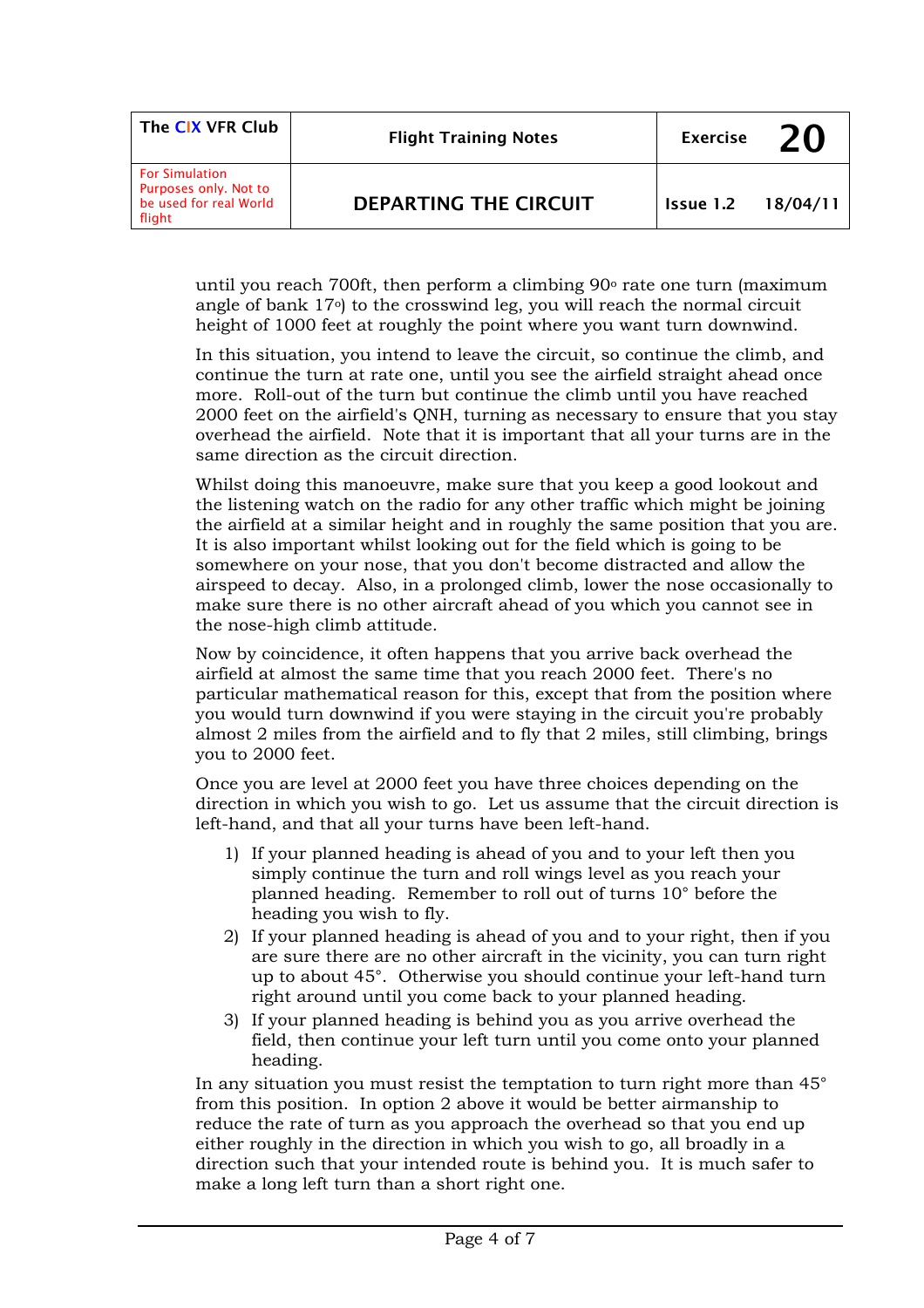| The CIX VFR Club                                                                   | <b>Flight Training Notes</b> | <b>Exercise</b> | 20       |
|------------------------------------------------------------------------------------|------------------------------|-----------------|----------|
| <b>For Simulation</b><br>Purposes only. Not to<br>be used for real World<br>flight | DEPARTING THE CIRCUIT        | Issue 1.2       | 18/04/11 |



Part of The Map View In FSX Showing An Overhead Departure

Note the time as you roll wings level, and hey presto, you have departed your starting airfield exactly on the line you drew on your map. All you need to do now is to maintain that heading to your destination or next waypoint.

# 4 DEPARTING FROM OTHER POSITIONS

The manoeuvre above is time-consuming, and once pilots gain some experience, they quite often adopt a different procedure. Whilst preparing a flight plan, the pilot makes allowance for the fact that as he climbs out on the extended runway centreline, he will end up two or 3 miles away from the airfield.

If you are climbing at a rate of 600 feet per minute at 70 knots then at 1800 feet you have flown for approximately 3 minutes and approximately 3 nautical miles, perhaps 3.5. Applying the one in 60 rule, (see exercise 17 section 6.2 for an explanation of the one in 60 rule) if your next waypoint is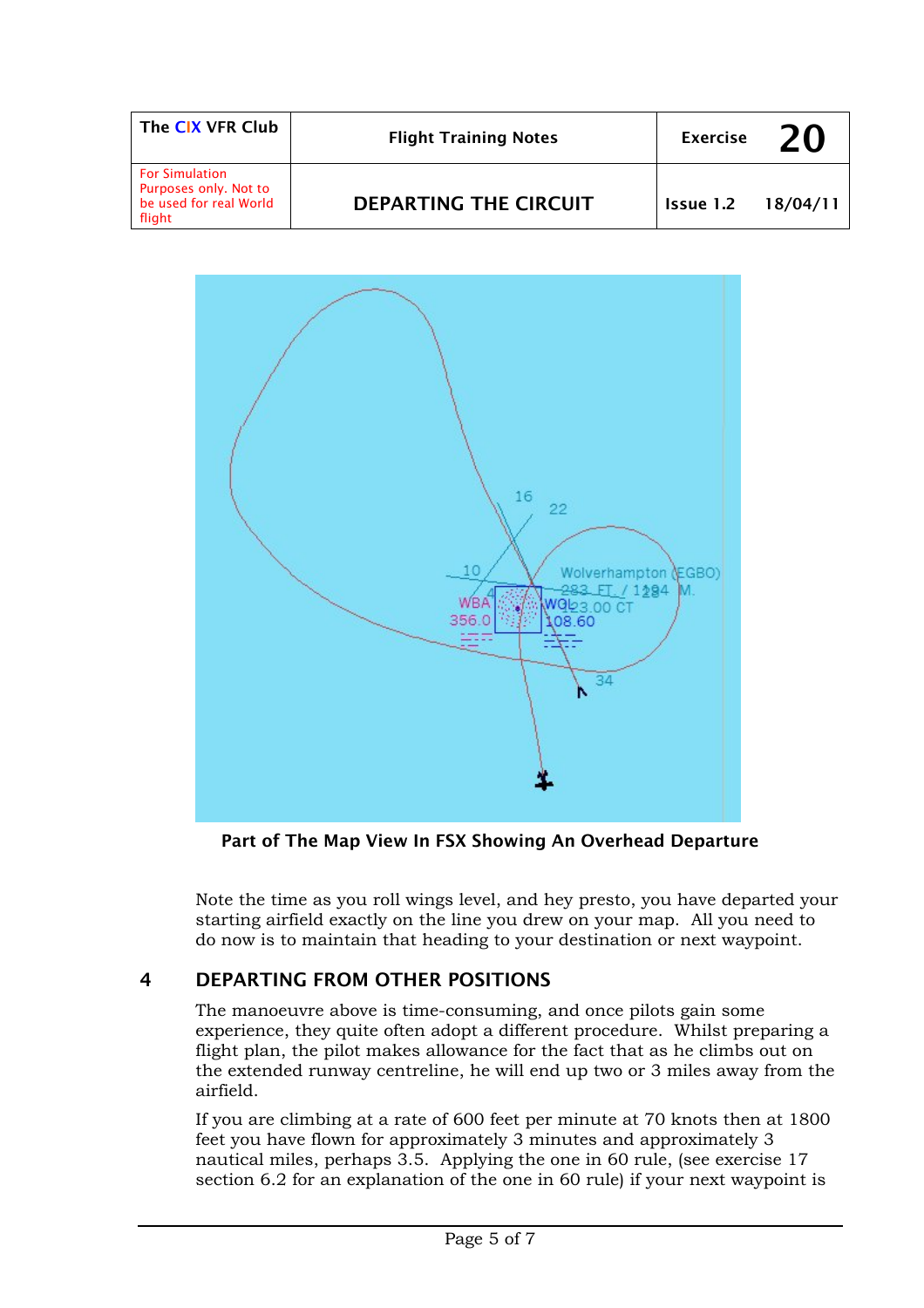| The CIX VFR Club                                                                   | <b>Flight Training Notes</b> | <b>Exercise</b> | 20       |
|------------------------------------------------------------------------------------|------------------------------|-----------------|----------|
| <b>For Simulation</b><br>Purposes only. Not to<br>be used for real World<br>flight | DEPARTING THE CIRCUIT        | Issue 1.2       | 18/04/11 |

20 miles away and you are 3.5 miles away from the airfield then you need to make a correction to a heading of 10.5° (three times 3.5) because 20 miles is one third of 60.



#### Track Error on Departure

A more practical example would be where the pilot climbed to 600 feet at 70 knots and then turned left, (assuming left-hand circuits again), on to his planned heading. At 600 feet he would only be approximately 1 mile from the airfield, so again applying the one in 60 rule, he would have to make a 1° correction if his next waypoint was 60 miles away, or 3° if his next waypoint was 20 miles away.

You may have realised already that there could be a problem with this solution. If the pilot wants to fly in a direction which would require a right turn out, but the circuit is left-hand, is he permitted to make a right turn out? The short answer is yes he may. So in other words, this technique can be adopted for any direction in which a pilot wishes to go.

If the direction in which pilot wishes to go is more or less on the runway heading, then he simply continues his climb straight ahead or makes any small heading adjustment necessary, once he is 500 feet above the aerodrome or higher. The sooner he makes the adjustment, the more accurate will be his track as he will not be introducing a significant position error.

If the direction in which the pilot wishes to go is the reciprocal of the runway heading from which he has just taken off, again the answer is straightforward. The aircraft is climbed into the circuit, and from the downwind position the climb is continued. The pilot turns the aircraft slightly, looking behind him, so that he arrives at 2000 feet on the downwind track with the runway more or less straight behind him.

The only circumstance in which the departing aircraft cannot adopt any of the above techniques is when the aircraft is departing from an airfield which has a Class D control zone. In this situation the pilot must obey air traffic